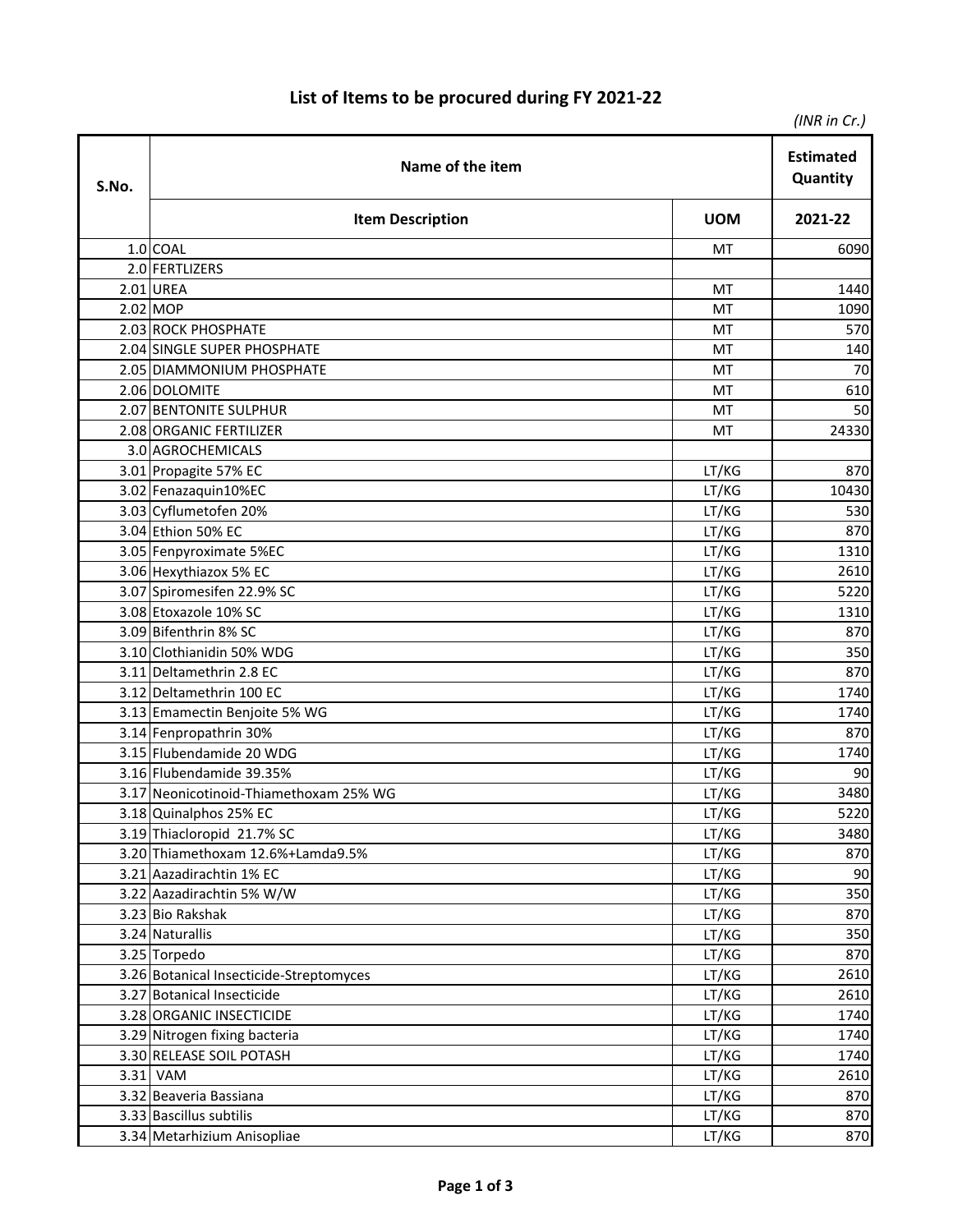| S.No. | Name of the item                                         |            |         |
|-------|----------------------------------------------------------|------------|---------|
|       | <b>Item Description</b>                                  | <b>UOM</b> | 2021-22 |
|       | 3.35 BIO BT LIQUID                                       | LT/KG      | 870     |
|       | 3.36 Paecilomyus Fumosoroseus                            | LT/KG      | 870     |
|       | 3.37 Trichoderma Harzianum                               | LT/KG      | 1740    |
|       | 3.38 Carbendazim 12%+ Mancozeb63%                        | LT/KG      | 180     |
|       | 3.39 Copper Oxychloride 50% WDP                          | LT/KG      | 530     |
|       | 3.40 Hexaconoxole 5% EC                                  | LT/KG      | 270     |
|       | 3.41 Hexaconoxole 4%+ Zineb 68% WP                       | LT/KG      | 700     |
|       | 3.42 Propiconazole 25%EC                                 | LT/KG      | 350     |
|       | 3.43 Glyphosate 41% SL                                   | LT/KG      | 17380   |
|       | 3.44 Glyphosate 71% SG                                   | LT/KG      | 26070   |
|       | 3.45 Oxyflourfen 23.5% EC                                | LT/KG      | 530     |
|       | 3.46 Paraquat Dichloride 24% WSC                         | LT/KG      | 870     |
|       | 4.0 MICRONUTRIENTS & PLANT GROWTH PROMOTER               |            |         |
|       | 4.01 Chelated Zinc                                       | LT/KG      | 1740    |
|       | 4.02 Chelated Magnesium                                  | LT/KG      | 1310    |
|       | 4.03 Boron                                               | LT/KG      | 530     |
|       | 4.04 Nutritional Management                              | LT/KG      | 5220    |
|       | 4.05 Vipul                                               | LT/KG      | 1050    |
|       | 4.06 Super Auskelp                                       | LT/KG      | 180     |
|       | 4.07 Suryamin                                            | LT/KG      | 350     |
|       | 4.08 Ghom                                                | LT/KG      | 1390    |
|       | 4.09 Cytozyme                                            | LT/KG      | 350     |
|       | 4.10 Green Miracle                                       | LT/KG      | 700     |
|       | 4.11 Crop Booster                                        | LT/KG      | 1740    |
|       | 4.12 Maxyld                                              | LT/KG      | 870     |
|       | 4.13 Biokad                                              | LT/KG      | 870     |
|       | 4.14 Siapton                                             | LT/KG      | 1390    |
|       | 4.15 Bountee                                             | LT/KG      | 1050    |
|       | 4.16 Tea Elixer                                          | LT/KG      | 530     |
|       | 4.17 Optimus                                             | LT/KG      | 530     |
|       | 4.18 Vigore                                              | LT/KG      | 2610    |
|       | 4.19 GHIB-6                                              | LT/KG      | 870     |
|       | 4.20 GHIB-3                                              | LT/KG      | 870     |
|       | $4.21$ G-5 FOLIAR                                        | LT/KG      | 870     |
|       | 4.22 K-UP                                                | LT/KG      | 2610    |
|       | 4.23 N-Grow                                              | LT/KG      | 2610    |
|       | 4.24 Humic Acid                                          | LT/KG      | 870     |
|       | 5.0 PACKING MATERIALS                                    |            |         |
|       | 5.01 HALF PAPER SACKS                                    | <b>NOS</b> | 347490  |
|       | 5.02 HALF PAPER SACKS AQ FREE                            | <b>NOS</b> | 4350    |
|       | 5.03 FULL PAPER SACKS                                    | <b>NOS</b> | 8690    |
|       | 5.04 PP WOVEN BAGS                                       | <b>NOS</b> | 260620  |
|       | 5.05 HMHDPE LINERS                                       | <b>NOS</b> | 260620  |
|       | 6.0 FACTORY MACHINERIES/GEN SET SPARES PROPRIETARY ITEMS |            |         |
|       | 7.0 PARTS OF TRANSFORMER UPTO 100 KVA                    | <b>NOS</b> | 850     |
|       | 8.0 PARTS OF TRANSFORMER ABOVE 100 KVA                   | <b>NOS</b> | 10      |
|       | 9.0 CRGO LAMINATION                                      | КG         | 54730   |